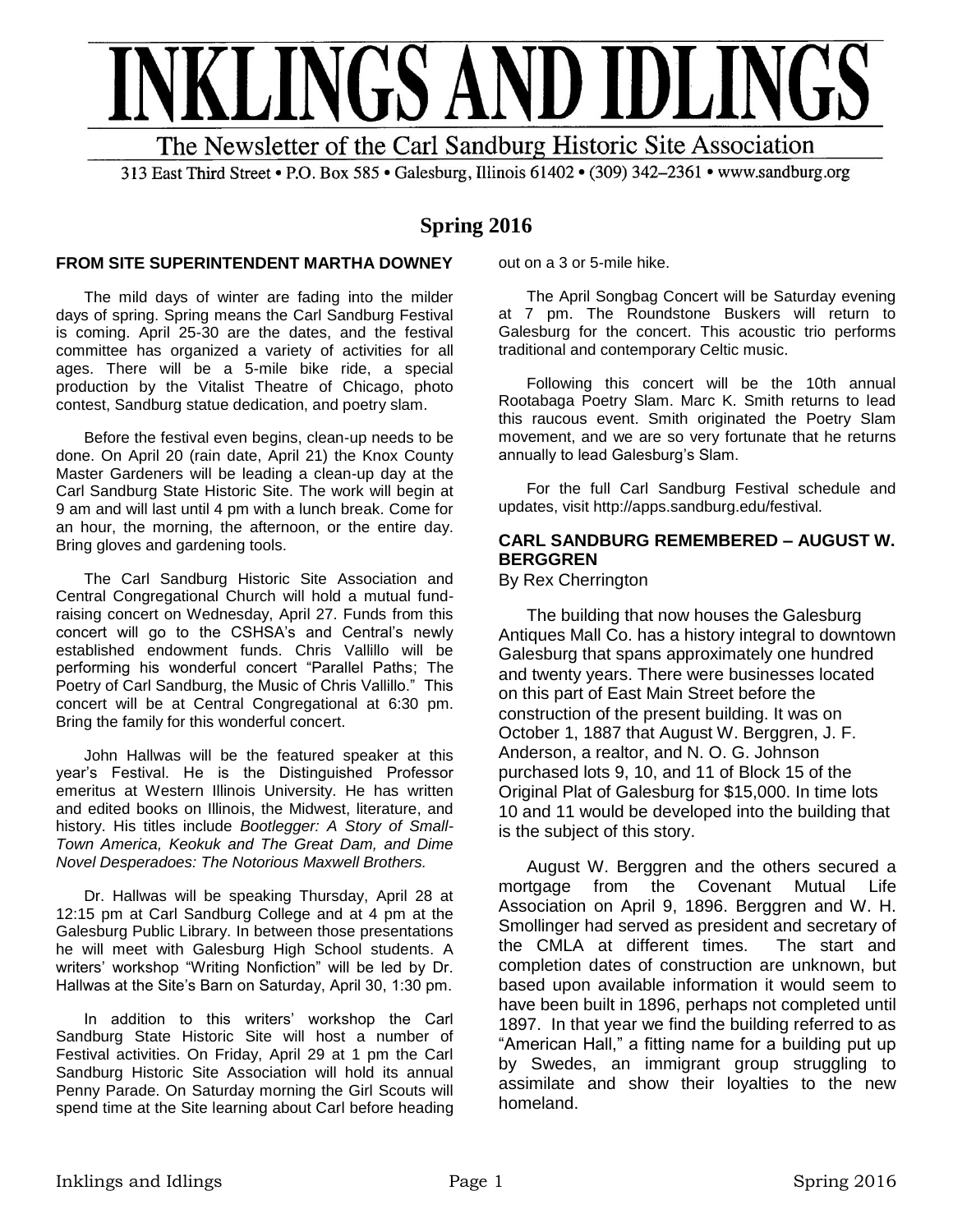Among the earliest documentation we have is an 1897 photograph of this building when Main Street was well decorated in a patriotic motif for a Grand Army of the Republic Convention, which included a parade down Main Street. Other early documentation lists the Scandinavian Mutual Aid Association as headquartered in this building in 1897. The building is on the list of works attributed to architect William Wolf. No elaboration about this work, including the year of Mr. Wolf's design, appears to exist. A sign in a second floor window of the round turret, visible in the 1897 photo below, states the building was the location of the armory of Company C of the Sixth Illinois National Guard. This was the organization that Carl Sandburg joined in 1898 when he went off to the Spanish-American War. Over a period of years Mr. Berggren acquired sole ownership of the building, and no doubt he was the most influential of the partners.



**Galesburg Main St. decorated for 1897 Grand Army of the Republic Convention. Building on right at 349 E. Main St. later was Odd Fellows Building. Now Galesburg Antiques Mall Co. Photo courtesy of Knox College.**

August W. Berggren was born at Amots Bruk in the parish of Ockelbo, Sweden. This town is located in Gavleborg, the principal city of which is Gavle. Here in the United States, Galva, Illinois is named for this place. Berggren came from the same region that many of the Bishop Hill settlers and other Swedes in this part of Illinois came from. August Berggren's father's family name at birth was Person, but the father and one of his brothers adopted the surname of Berggren.

Up to the age of fourteen young August had attended the village schools and helped on the family farm, but his father arranged to have him serve an apprenticeship to a tailor. The terms of this

apprenticeship seem harsh by modern standards and amounted to indentured servitude for a period of five years. It was the customary way to learn a trade in Sweden, England, and perhaps other European countries. However, if young August had died before completing the five-year apprenticeship, his father would have owed the master tailor some money for his losses.

At age sixteen August's mother died, and the father considered a possible move for himself and his family to the United States. In order to bring August with him to the United States the father had to pay the master tailor fifty riksdaler to have him released from the apprenticeship, which he did, and the widowed father with his six children emigrated.

Upon arrival in the United States August W. Berggren first came to Oneida, Illinois but quickly found employment in Victoria where he was hired by the tailor Jonas Hallstrom. From there he came to Galesburg and continued the tailoring trade.

August made an effort to serve his new country in the Civil War and answered the first call for volunteers when he joined a Swedish company organized in Knoxville by Captain Holmberg, a Swede with military experience. It seems another group that organized at the same time was put into service, and the quota was met, so this first Swedish group was disbanded. A.W. Berggren, dismissed from service, chose to go to Monmouth where he further pursued tailoring and worked for Captain Denman. Near the end of the war Berggren returned to Galesburg and became a solicitor of life insurance. An awareness of mortality was atmospheric, and people were reminded on nearly a daily basis of the fragile nature of life. While Berggren entered into the life insurance business in these troubled times, he did not abandon tailoring or the clothing trade.

In 1869 Berggren launched what would become a successful political career, elected as a Justice of the Peace, later Sheriff of Knox County, and State Senator. He served as president pro tempore of the Senate in 1887. On May 1, 1889 he was appointed Warden of the Illinois State Penitentiary at Joliet. In 1891 he resigned that position to take over the presidency of the Covenant Mutual Life Association of Illinois. Covenant Mutual Life was affiliated with the International Order of Odd Fellows.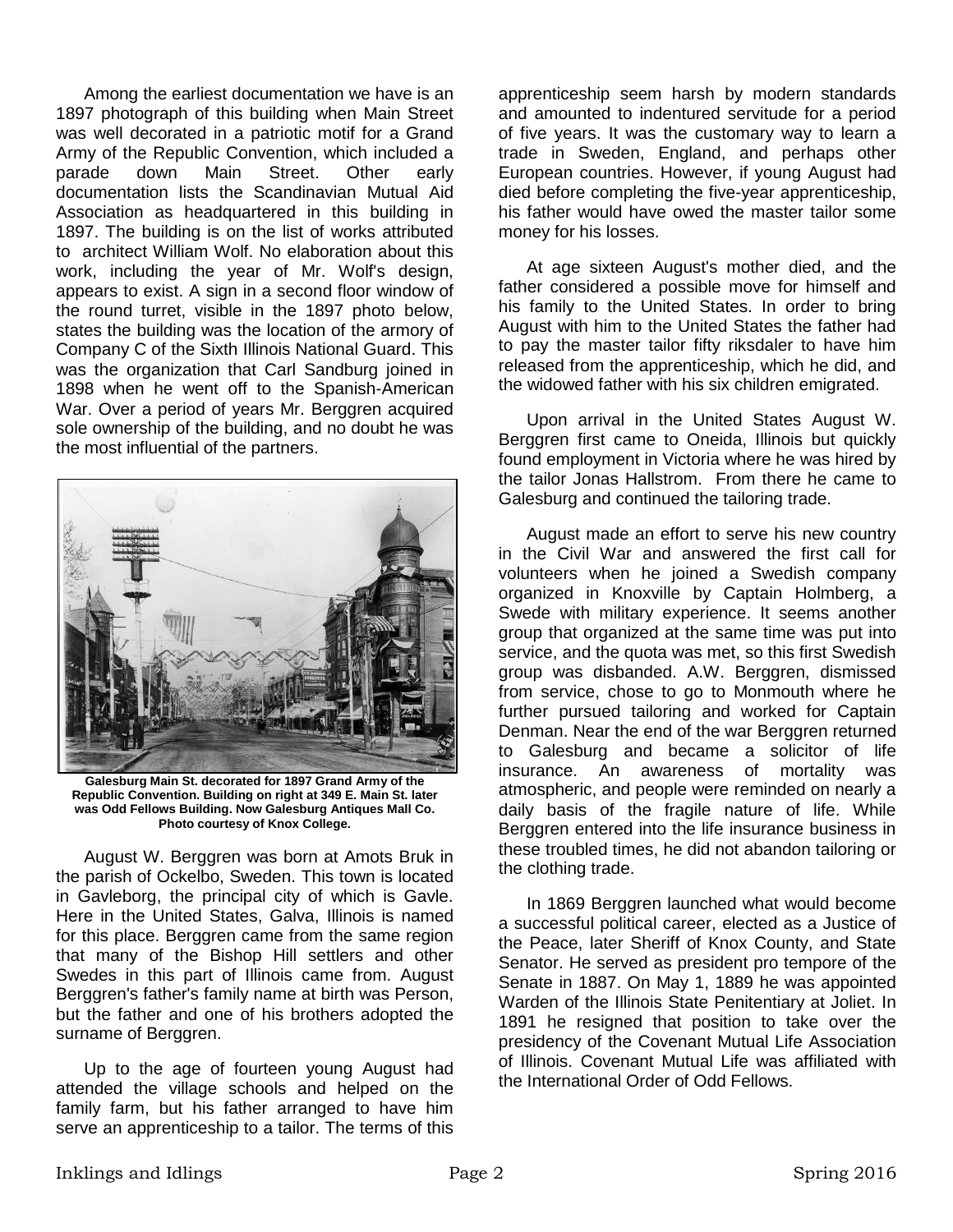A. W. Berggren was both an Odd Fellow and a Mason and held many offices in both organizations. He was an active member and supporter of the Swedish Methodist Episcopal Church and donated regularly to Knox College. He also donated to Galesburg Cottage Hospital and Lombard College.

Through the course of his lifetime August W. Berggren took a significant part in numerous businesses, including Galesburg Stoneware Company, Galesburg Paving Brick Company, Illinois Canadian Land Company, National Perefoyd Company, Galesburg National Bank, and Bank of Galesburg. Berggren owned tailoring and clothing companies, some with a partner, J. A.Lundeen. Mr. Berggren married Christina Naslund at Knoxville in 1866. She was from a family that had settled in Bishop Hill in 1854.



We are fortunate that Carl Sandburg left us with his recollections of August W. Berggren in connection with his account of the trial and subsequent incarceration of Ed Jackson for murder, "I could have got straight on how they did things in Joliet if I had gone to August W. Berggren and asked him. He was learning to be a tailor when he was fourteen years old in Sweden and his father brought him to Knox County, where he worked as a tailor. He played the violin, organized string bands, and wrote music arrangements. All the time he had an eye on business and politics and got to be a director and Vice-president of the Galesburg National Bank, taking a hand in nominating candidates and electing them. I first saw him when my father took me to the clothing store of Berggren & Lundeen on Main between Seminary and Kellogg and I was maybe eight or nine years old. Mr. Berggren held a coat for me to put my arms into, and my father picked the suit he wanted for me. It wasn't all wool, but Berggren was kind, showed respect for my father and me even though he was Sheriff of Knox County for eight years, a state senator for eight years and president of the Covenant Mutual Life Association of Illinois. He was a born tailor and liked fitting me and boys into clothes. From May 1889 to March 1891 he was warden of the Joliet Penitentiary and ran the prison." (Carl Sandburg, p. 173 *Always the Young Strangers*).

It is apparent from Carl Sandburg's recollection written when he was approaching seventy-five years of age that Berggren had made a lasting impression upon him. Berggren had once been a Swede boy from unassuming origins who went on to occupy positions of responsibility and importance. Carl expressed affectionate admiration for Berggren and likely his thinking about Berggren gave him some encouragement in his youth.

Over the years Berggren, sometimes with others, owned the building that now houses Galesburg Antiques Mall Company. There have been many occupants, too many to list in this story. It was on October 8, 1925 that the five surviving children of August and Christina Berggren sold the building to Knox Lodge No. 446 of the International Order of Odd Fellows. This lodge was organized in 1871 as the First Scandinavian Lodge of the Odd Fellows with A. W. Berggren's assistance. The building then served as the Odd Fellows building for the next fifty years and in September 1996 became the Galesburg Antiques Mall Company. The Galesburg Historical Society has been on the third floor since 2005. In 2015 the museum expanded into a larger room.

#### **IMAGINARY FRIENDS &** *ROOTABAGA STORIE***S**  By Cheryl Harlan

(*Ed. Note: Cheryl Harlan is a CSHSA member who lives on Lopez Island off the coast of Washington State. A couple years ago she told this story involving her son Jesse at a gathering where people got up and told about an incident in their lives*.)

It was a beautiful early summer day. Jesse was preschool age and playing outside with his four imaginary friends. The first imaginary friend, he informed me one day, was his daughter, Mountain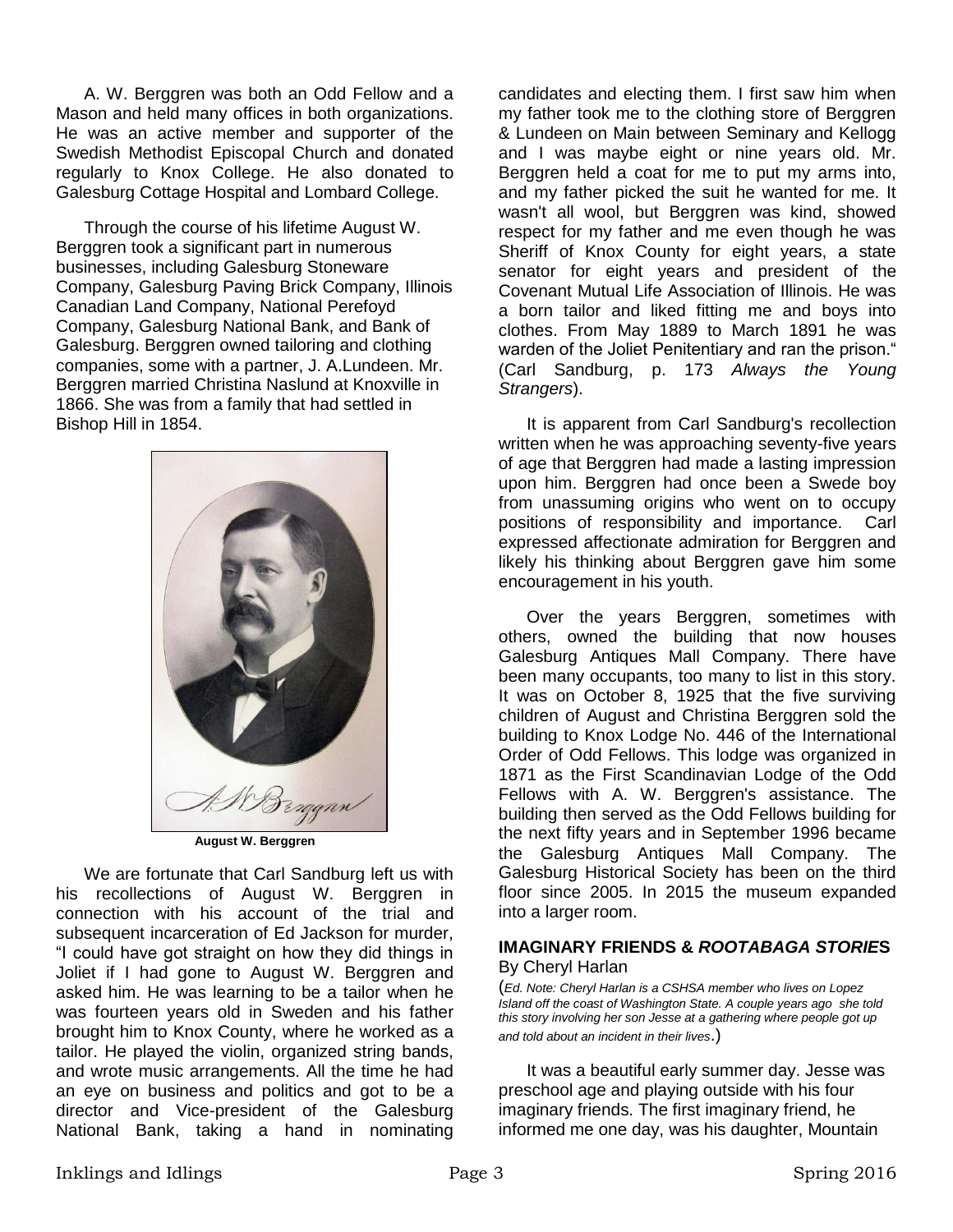Climber. In time, his daughter had her own daughter, Tree Tops, and a son, Branch, which made me a great, great grandmother at a very early age. But the imaginary friend that he played with most often was another boy named, simply, John.

Well, on this particular day Jesse was playing with John, pretending that they were sword fighting with fallen alder branches. I was doing a thorough house cleaning. He came running in to tell me something about his friend John and then ran out again. I started a tape of Carl Sandburg reading in his deep and commanding voice his *Rootabaga Stories* about the Potato Face Blind Man and the Left Handed Monkey Wrenches and the Right Handed Monkey Wrenches. I placed the tape player in the big overstuffed chair that took up all the space in our small bay window in the living room, and I turned the volume up so that I could hear it as I cleaned the bathroom. While I listened, Sandburg intoned, "And sliding, sliding, down from the moon on this toboggan were the White Gold Boys and the Blue Silver Girls. I could pick up a whole handful of them and hold them in my hand and talk to them..."

From behind the door in the bathroom, where I was scrubbing the floor, I heard Jesse's little feet running up the steps and across the porch, and I heard the screen door open and slam. There he stopped for a moment. I heard the screen door open and slam again and his little feet running back across the porch and down the steps, and then I heard him scream.

I was up and out the door at a speed I couldn't even approach now. He was standing in front of the house like the little boy in the movie "Home Alone," eyes wide open, hands at his cheeks, emitting a strange hoarse noise of pure terror.

So, put yourself in his shoes. You're deep in the land of imagination, playing with your friend John, who does not really exist, and yet he does. You come into the room where your mother was when you last saw her, and she is gone, but someone else is there, a man, a big man, by the sound of voice, and he is obviously talking from the big chair, but he is NOT THERE! Obviously, hitherto neverbefore-encountered supernatural forces are at work here.

When I reached him, I knelt down on the ground and held him tight and tried not to laugh. I'm pretty sure that eventually I just gave in and laid down on

the ground and laughed till I cried.

I've often had the chance to reflect, while working with kids basically my whole life, that we assume they know reality. How could they? So many things are new and unbelievable. And that space, that fuzzy line between what is known and what is unknown, what is real and what is makebelieve? It would do us good to visit that space more often.

### **CARL SANDBURG, MY AMERICA, OR SING, THE BELOVED COUNTRY**

#### By Pierre Brackman

(*Ed. Note: Pierre Brackman lives in Lille, France. He is an English teacher with a "passion for American literature and even more particularly American poetry." He studied for a year at Amherst College, Amherst, MA and received a Master of Arts Degree in American Literature and Civilization.*)

Keen on America poetry, I first read some of Carl Sandburg's poems in an anthology of American literature. I was immediately moved by this man who was writing so exquisitely in free verse, giving a Whitmanesque hue to his lines about America and its people. Wanting to know more about Sandburg and his heritage, I started searching the internet to know how he was considered in America, as I wondered whether he was looked upon as a classic in the United States, whether every single American had *The People, Yes* or *Good Morning America,*  and whether every young American still studied his poetry at school. That is how I got in touch with the Carl Sandburg Historic Site Association, having the chance to be in contact via e-mails with a couple of men who are passionate about this brilliant American poet. I have thoroughly enjoyed reading these e-mails written by men committed to preserve Sandburg's heritage. I was asked to explain why I liked this poet as a French citizen living in a country where, I must unfortunately acknowledge, few people have ever heard of Sandburg. I am happy to share these reasons here.

One of the first things that appealed to me even before starting to read was what I could see on the page--that is, free verse. Indeed, after reading quite a lot of poetry, I know that I am inclined to prefer free verse. It must date back to the days when I was in school, as I remember I was not exactly moved by poetry. Back then, I thought we could not care less if a poet wrote an alexandrin (twelve syllables for the line) or a décamètre (ten syllables). I did not have the words to express it, but I had the intuition that when the rules of mathematics were applied to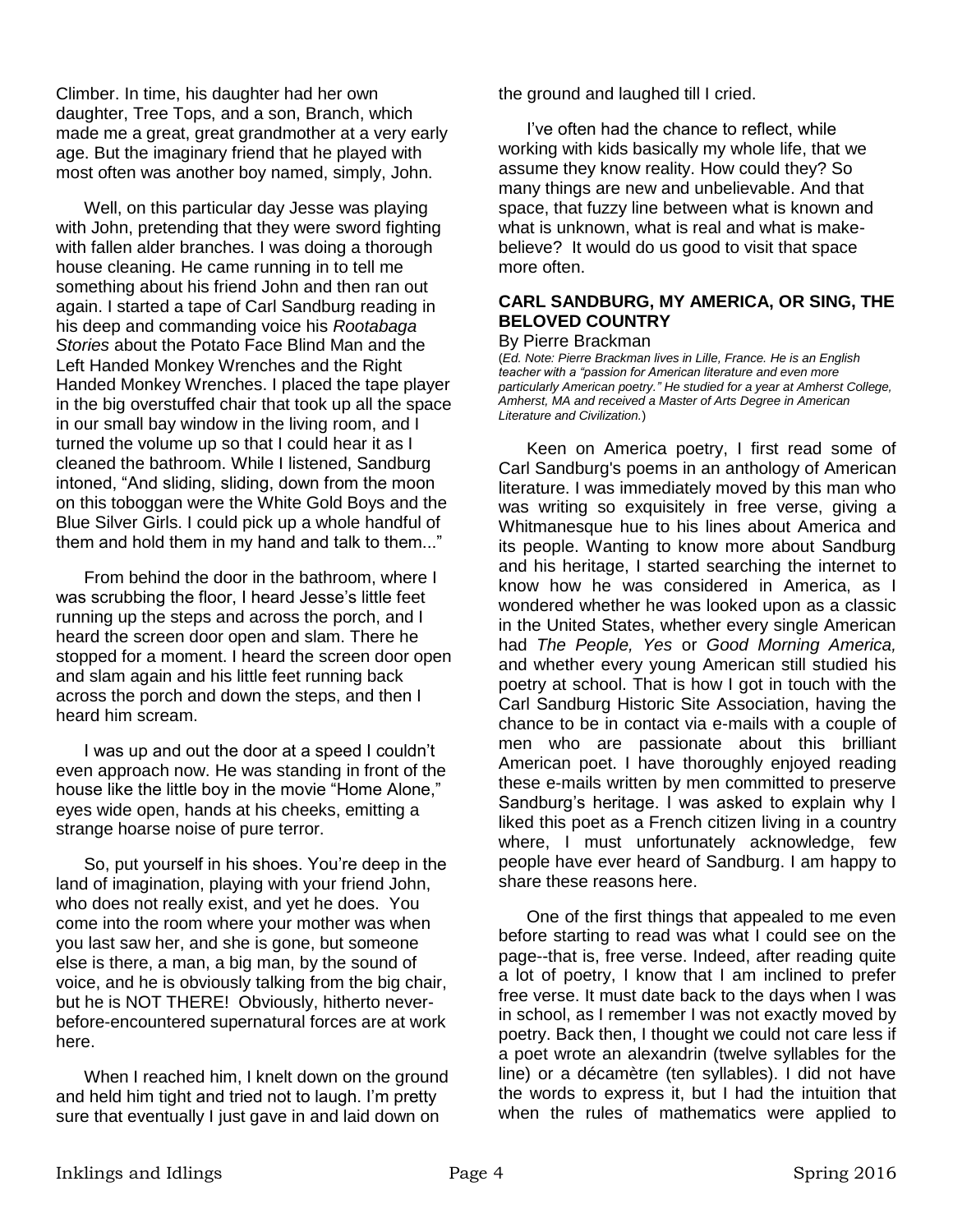poetry, then poetry was bereft of what is to me its raison d'être--grace.

Now, when I visit places, I remember the feeling I had as a child. Let's take the examples of the Gardens of Versailles, or the famous Jardin du Luxembourg in Paris. There is no denying that these gardens are spotlessly clean, perfectly symmetrical, flawlessly geometrical. But they lack something--the wonderful imperfection of the human hand. Indeed, these French formal gardens definitely leave me cold. Now, I feel so moved by landscapes men have not touched but left unsullied, landscapes where nature is the only master, and where nothing is controlled, where plants, trees, flowers, and even rocks move according to the winds and the rains. These are the American landscapes I fell in love with--the trees and the colorful leaves of New England in fall, the rocks and the river in Colorado, the prairie and corn fields in Illinois. I can understand my friends who are keen on flawless and regular lines, admiring the surgical precision of the poet writing, whittling, polishing his verses. Yet, I feel more attracted to the purity of a thought, to the rawness of free verse in which the poet feels free to write exactly what he thought and felt without feeling compelled to have his thought diminished, because it had to abide by a certain form. What I am more interested in is the matter, only expecting the manner of writing to suit the content of the verse. I do not want to admire a painting, because I am impressed by the work of the painter, by the time he spent on this detail or on that other detail; I want to admire a painting because it takes me away. This is all I am expecting of poetry. By that measure Carl Sandburg is to be ranked among the best poets ever.

In the book *Spontaneous Mind*, a collection of interviews of Allen Ginsberg, the poet said to Tom Clark, in *The Paris Review* in spring 1966, ''See, the difference is between someone sitting down to write a poem in a definite preconceived metrical pattern and filling in that pattern, and someone working with his physiological movements and arriving at a pattern, and perhaps even arriving at a pattern which might even have a name, or might even have a classical usage, but arriving at it organically rather than synthetically. Nobody's got any objection to even iambic pentameter if it comes from a source deeper than the mind–that is to say, if it comes from the breathing and the belly and the lungs.'' In his poems Sandburg makes the most of that freedom of style which I love so much in the American tradition.

Perhaps it has to do with the sincere and deep attachment the Americans have for their freedom of speech. Indeed, maybe I can say that the corollary of that notion is a certain attachment to the freedom of speech in its manner of being pronounced as much as in its matter.

Then, when I read Sandburg's poems, I found in his words the spirit of a country. His family story is a perfect example of what America makes possible, just as his political persuasion can be linked to the deep faith he had in the American people and in America itself. Indeed, Sandburg writes about the best the United States has to offer and about what it should offer. After all, the United States was born from a utopia and Winthrop's ''city upon a hill.'' It is no wonder that there are men who have kept the utopia alive as the utopia is never reached, but enlighten the road of men willing to get closer to it. That is why Sandburg is deeply American, crystalizing the American psyche in my eyes. He is an idealist. This spirit of America permeates through Sandburg's poetry, for instance when I read,

One of the early Chicago poets, Having one lead pencil to spare, wrote: I am credulous about the destiny of man, and I believe more than I can ever prove of the future of the human race and the importance of illusions....

Archibald MacLeish, in the introduction to *Complete Poems*, wrote that ''Sandburg too was credulous about the destiny of man and believed more than he could ever prove of the future of the human race.'' That is undoubtedly what caused him to be called ''the voice of America.'' He is the voice of the America I love. (*to be continued.*)

# **WHAT APPEALS TO ME ABOUT SANDBURG**

#### By Pat Kane

(*Ed. Note: This is part of a series of stories written by CSHSA members about why they like Sandburg. Pat Kane is CSHSA Secretary.*)

My father first introduced me to Carl Sandburg in January 1962 as our car roared over the Illinois state line, with the snow and slush of Ludington, Michigan clinging to its seafoam green fenders. I was eleven years old and returning to southern Illinois to live in yet another Superior Oil company bungalow. This move was going to be my 8th in those eleven years. My life began in the oilfields of Custer, Michigan, moving on to a Naval base Quonset Hut in San Diego, California, back to the oilfields of Michigan, on to life away from the oilfields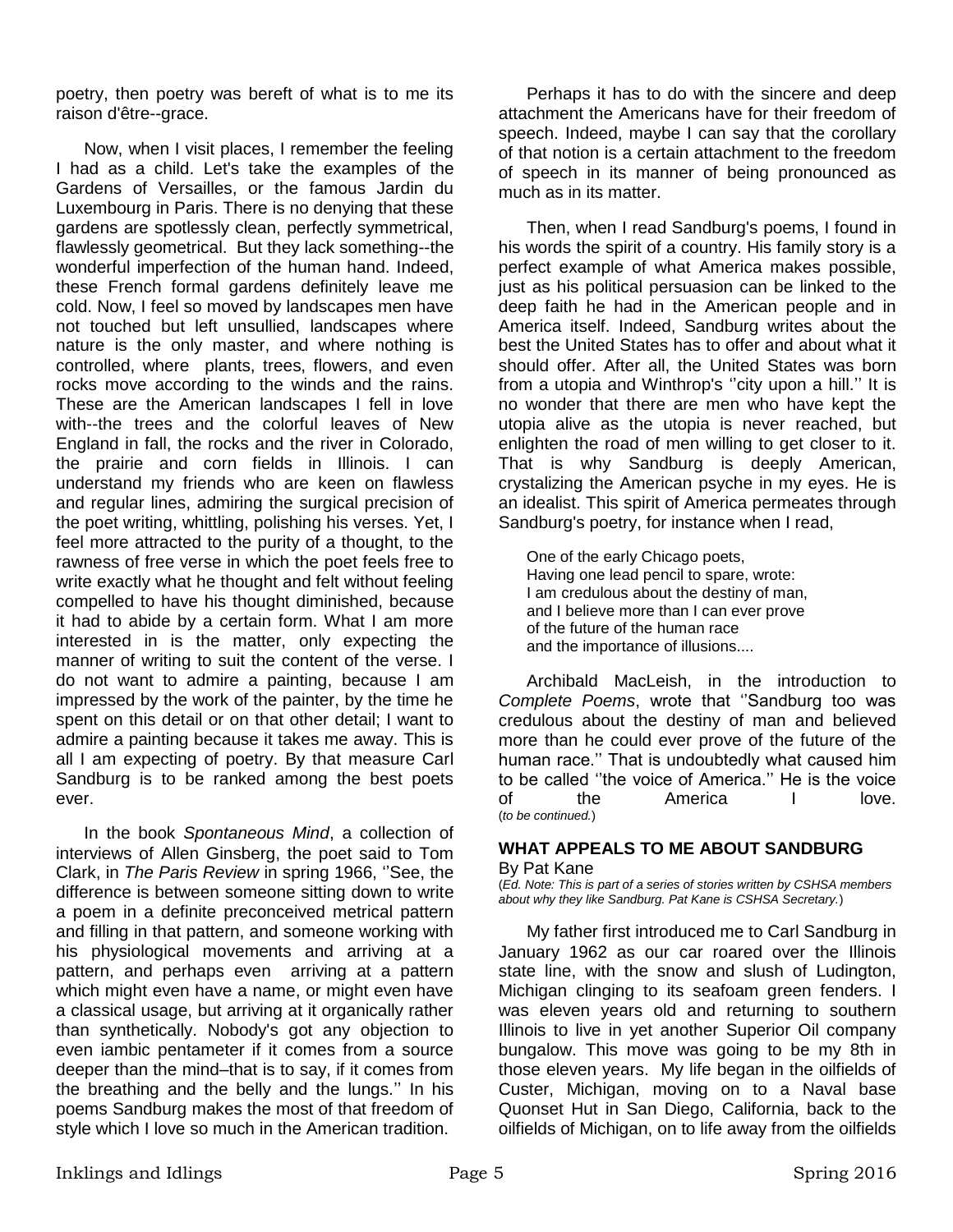in Tulsa, Oklahoma, on to the oilfields of southern Illinois, on to life away from the oilfields in Bristow, Oklahoma, back to the oilfields of southern Illinois, back to the oilfields of Michigan, and now finally back to the oilfields of southern Illinois. By the halfway point of my 6th grade year, I had been "always the young stranger" everywhere I landed. On this particular trip, my father stopped the car at each roadside historical marker that surfaced on the twoday odyssey. I was car sick. I was not pleased.



**Pat Kane**

We had just finished our standard eat-in-the-car travel lunch of pimento loaf on sliced white bread with mayo and pickles. I had been lucky enough to get a "soda pop" at the last gas fill-up. My family always honked the car horn when we crossed state lines in our travels. Upon hearing that honk, I remember making a smart remark that must have rankled my father, because he began a strong reprimand listing all the reasons that Illinois was a special place in which to live. His first words were about Abraham Lincoln, and then came the words about a guy named Carl Sandburg. I had studied Abraham Lincoln, of course, but this guy Sandburg was new. My father proceeded to talk about Sandburg as an everyday person who spoke through his writings, songs, and poems for the common man…much like Lincoln. I remember that he quoted "Fog" and promptly promised to take me to the wild, wonderful city of Chicago. He told me that we were traveling through the prairies that our ancestors had traveled during the Oklahoma Land Rush when they settled in Kingfisher County, and that Sandburg understood the prairie life I saw speeding past my window better than any author or poet he had ever read. He called him a "man of letters" which I thought was a term that I needed to keep in my Red Chief tablet where I wrote down words or sayings that I wanted to keep in my head. I can't remember the song my father then sang, but I do remember that it was about riding a train…something I had not yet done. That diatribe of his began nineteen years of conversation between my father and me about Carl Sandburg.

I always considered my father to be a "man of letters" as well, even though he only attained a high school diploma. But in 1932 graduating from high school was a grand achievement for him. There never was a conversation, book, piece, or place of history that failed to interest my father. When I first read Sandburg's words that he "got education in scraps and pieces of many kinds, not knowing they were part of my education," I knew that he was talking about my father as well. Thomas Howard Carpenter had worked at many things in his life, most hovering around the oil business. He had drilled the first oil field in Illinois and understood oil wells and gasoline plants evidently on a plane far above most other men. The Navy recruited him and sent him on a classified mission to Burma to build and operate an oxygen plant which would allow our military pilots to fly for the first time over the Himalayan Mountain range. He worked seven days a week but managed to read Sandburg, Edgar Lee Masters, O. Henry, and Henry David Thoreau. He liked to fish, rebuild antique motors, and was a selfmade scholar of North American Indian lore. He and I together restored an abandoned metal houseboat that washed up on shore during a Wabash River flood. We named it the "Derelict," and we floated down that river on Sunday afternoons. We would find a quiet spot to anchor, and throw our lines in the water. His patience with my casting prowess is the stuff legends are made of. I would lean back in the prow of the boat and stick my nose deep into some mystery book while my father proceeded with the business end of fishing—baiting hooks, untangling braided fishing lines, and alerting me to nibbling activity on my pole or rod. I would put my book down long enough to pull the catfish in, promptly hand it back to my father to take the fish off, and retreat back to my book. Certainly, becoming a "person of letters" was a natural transition growing up as my father's daughter.

When I married and moved to Galesburg, my father was wild with anticipation. We would visit nearby Lewiston to see the headstones and bridges of Edgar Lee Master's *Spoon River Anthology* or stand in the very spot that Lincoln debated Douglas at Knox College. But the crowning joy for him was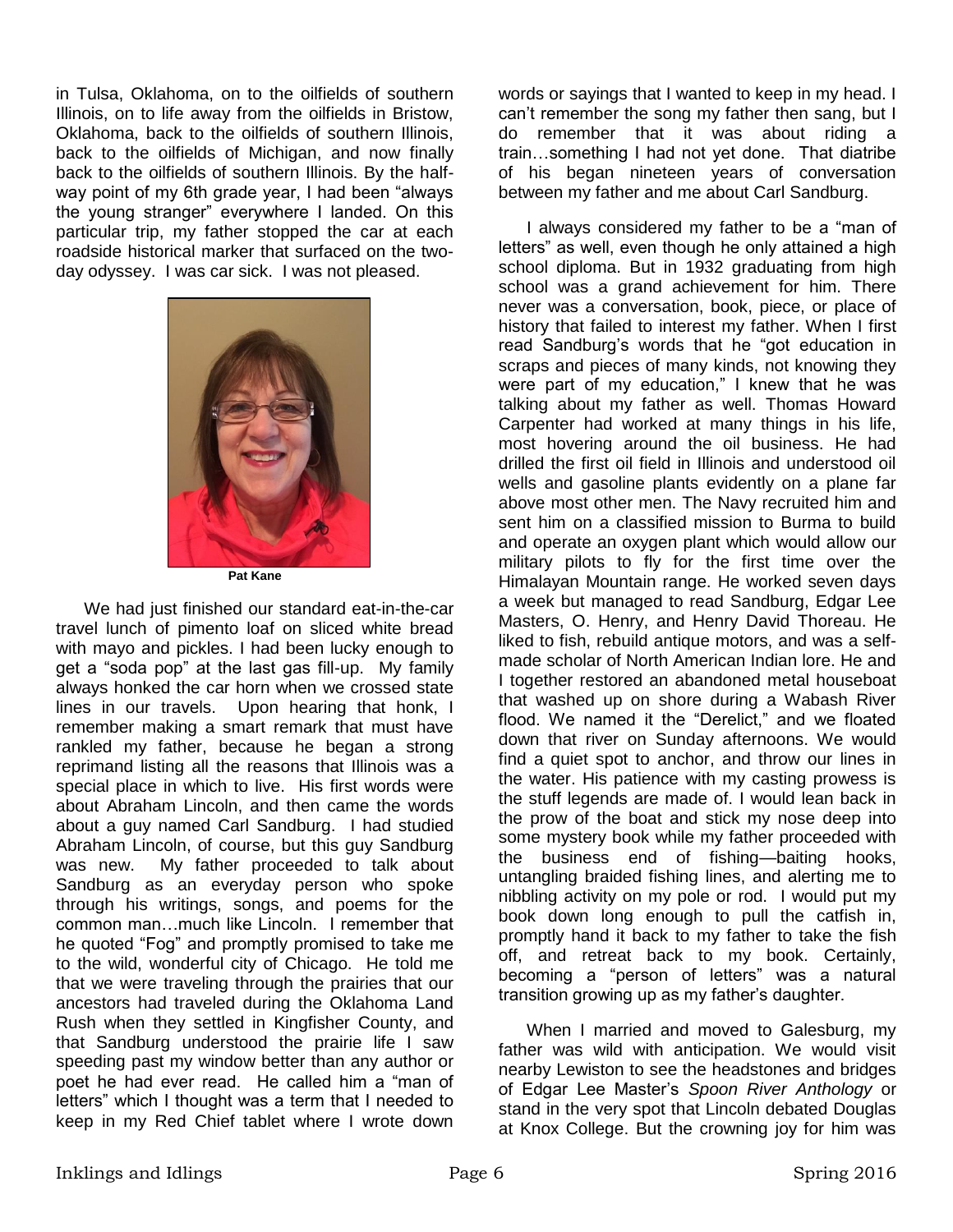visiting Carl's birthplace and Remembrance Rock. We would play the quote game where one of us began a quote and the other had to finish it. So many connections to Carl Sandburg framed our conversations. I would share with him the Sandburg lessons I used with my students that ranged from high school seniors to 2nd graders.

My very first class, a 1972 American Literature class of juniors, had to read the poem "Skyscraper" and "Fog," and then relate those poems to their life experiences growing up in Spring Valley, IL, a bluecollar river town. Sandburg wrote about people he met and faces he remembered which led to assigning "Phizzog" to my creative writing classes who then had to "read" the photos of human faces put before them to try to describe what that person had "gone and done with it." I read the only American fairy tales, Sandburg's *Rootabaga Stories*, and his poem "Arithmetic" to 4th graders, as well as "The Huckabuck Family and How They Raised Popcorn in Nebraska and Quit and Came Back" to 2nd graders whose classroom windows looked out on the cornfields of the story. I read "We Must be Polite" to 450 children when I was working within a schoolwide initiative to teach children how people should treat other people. And so it has gone….for the past 54 years.

Never did I anticipate being on the Carl Sandburg Historic Site Association Board. It is both a joy and mandate to me. Every single time I set foot on the Site, or talk to a new generation of students about Sandburg, I feel that I am home and that my father is whispering in my ear. The day that Carl's statue came to town, I pulled my father's great-grandchildren, Braden and Finley, out of school, so that they would be a part of that special day. My hope is that someday they will, in turn, be able to tell their children, my great grandchildren, that they were with me riding in Sandburg's parade to the center of town, sitting beside Nellie the goat and listening to accolades about their "Native Son, National Treasure," and that they had the privilege of meeting Sandburg's renowned, elegant biographer Penelope Niven. Carl Sandburg for me is not only a passion but a legacy that began with my father and continues through me to the generation of my grandchildren. And so it goes….

## **JAIL**

#### By Barbara Schock

Carl Sandburg had some knowledge of jails. As a boy, he and seven other boys had been arrested on a hot Sunday afternoon for swimming naked. They were taken in the paddy wagon to the Galesburg Jail on Cherry Street. Three of the boys were put in a cell with four drunks. The others were put in another cell. There were no chairs or benches. The boys had to sit on the floor or stand. The heat and fetid smell of the cells was enough to make one feel ill. They were released after four hours of detention and told to report to the Justice of the Peace B.F. Holcomb the next morning.

In 1903 Sandburg was again confined to jail. This time the imprisonment was for ten days. He had been living in Haddenfield, New Jersey. His friend Fred Dickinson wrote, suggesting Sandburg come to Freeport, Illinois for the summer to sell stereoscopic views. After expressing his belongings to Freeport he climbed aboard a Pennsylvania Railroad freight train. He fell sleep aboard a box car and woke up to daylight in Wilmerding, Pennsylvania, a suburb of Pittsburgh.

He rode a trolley to the city, ate, and asked around for the best way west. He took another trolley to McKees Rocks on the south bank of the Ohio River and walked to the rail yard. He spotted a train that looked like it was ready to pull out. He climbed into a gondola coal car to find there were five other men in it. Two men with clubs also climbed into the car. They were constables who marched the group to a house on a side street. A sign on the side of the house read "Justice of the Peace."

The Justice said he must fine the men \$10 or send them to jail for ten days for trying to ride a train without a ticket. In Pennsylvania that was a violation of state law. Several of the men tried to gain sympathy because of their age or service in the Civil War. Sandburg pointed out he had served in the Spanish-American War. The Justice sent all of them to jail for ten days. Sandburg still had \$10 in his pocket, but chose not to spend it on the fine. He needed it to get to Freeport.

The Sheriff of Allegheny County was paid fifty cents a day to feed prisoners in the jail. The breakfast consisted of a cup of stale coffee and two slices of dried-out bread. The noon meal was thin